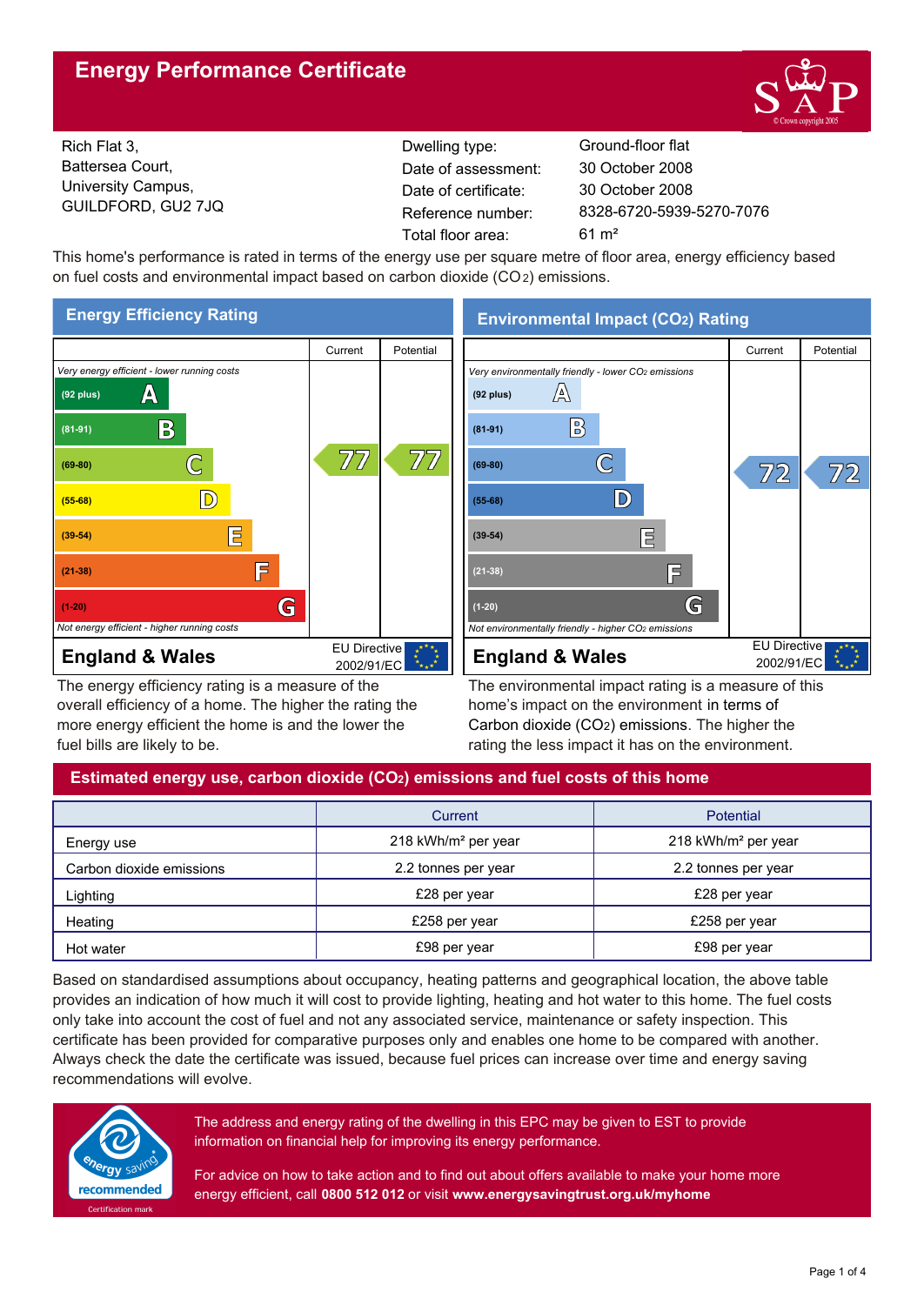#### **About this document**

The Energy Performance Certificate for this dwelling was produced following an energy assessment undertaken by a qualified assessor, accredited by Elmhurst Energy Systems, to a scheme authorised by the Government. This certificate was produced using the RdSAP 2005 assessment methodology and has been produced under the Energy Performance of Buildings (Certificates and Inspections) (England and Wales) Regulations 2007 as amended. A copy of the certificate has been lodged on a national register.

| Assessor's accreditation number: | EES/002004                                     |
|----------------------------------|------------------------------------------------|
| Assessor's name:                 | Gary John Ryan                                 |
| Company name/trading name:       | <b>Energy Assess UK Limited</b>                |
| Address:                         | 5 Bryanstone Close, Guildford, Surrey, GU2 9UJ |
| Phone number:                    | 07894 801 963                                  |
| Fax number:                      | 01483 829557                                   |
| E-mail address:                  | gary@energyassessuk.com                        |
| Related party disclosure:        |                                                |

#### **If you have a complaint or wish to confirm that the certificate is genuine**

Details of the assessor and the relevant accreditation scheme are as above. You can get contact details of the accreditation scheme from their website at www.elmhurstenergy.co.uk together with details of their procedures for confirming authenticity of a certificate and for making a complaint.

#### **About the building's performance ratings**

The ratings on the certificate provide a measure of the building's overall energy efficiency and its environmental impact, calculated in accordance with a national methodology that takes into account factors such as insulation, heating and hot water systems, ventilation and fuels used. The average Energy Efficiency Rating for a dwelling in England and Wales is band E (rating 46).

Not all buildings are used in the same way, so energy ratings use 'standard occupancy' assumptions which may be different from the specific way you use your home. Different methods of calculation are used for homes and for other buildings. Details can be found at www.communities.gov.uk/epbd.

Buildings that are more energy efficient use less energy, save money and help protect the environment. A building with a rating of 100 would cost almost nothing to heat and light and would cause almost no carbon emissions. The potential ratings on the certificate describe how close this building could get to 100 if all the cost effective recommended improvements were implemented.

#### **About the impact of buildings on the environment**

One of the biggest contributors to global warming is carbon dioxide. The way we use energy in buildings causes emissions of carbon. The energy we use for heating, lighting and power in homes produces over a quarter of the UK's carbon dioxide emissions and other buildings produce a further one-sixth.

The average household causes about 6 tonnes of carbon dioxide every year. Adopting the recommendations in this report can reduce emissions and protect the environment. You could reduce emissions even more by switching to renewable energy sources. In addition there are many simple everyday measures that will save money, improve comfort and reduce the impact on the environment. Some examples are given at the end of this report.

#### **Visit the Government's website at www.communities.gov.uk/epbd to:**

- Find how to confirm the authenticity of an energy performance certificate
- Find how to make a complaint about a certificate or the assessor who produced it •
- Learn more about the national register where this certificate has been lodged •
- Learn more about energy efficiency and reducing energy consumption •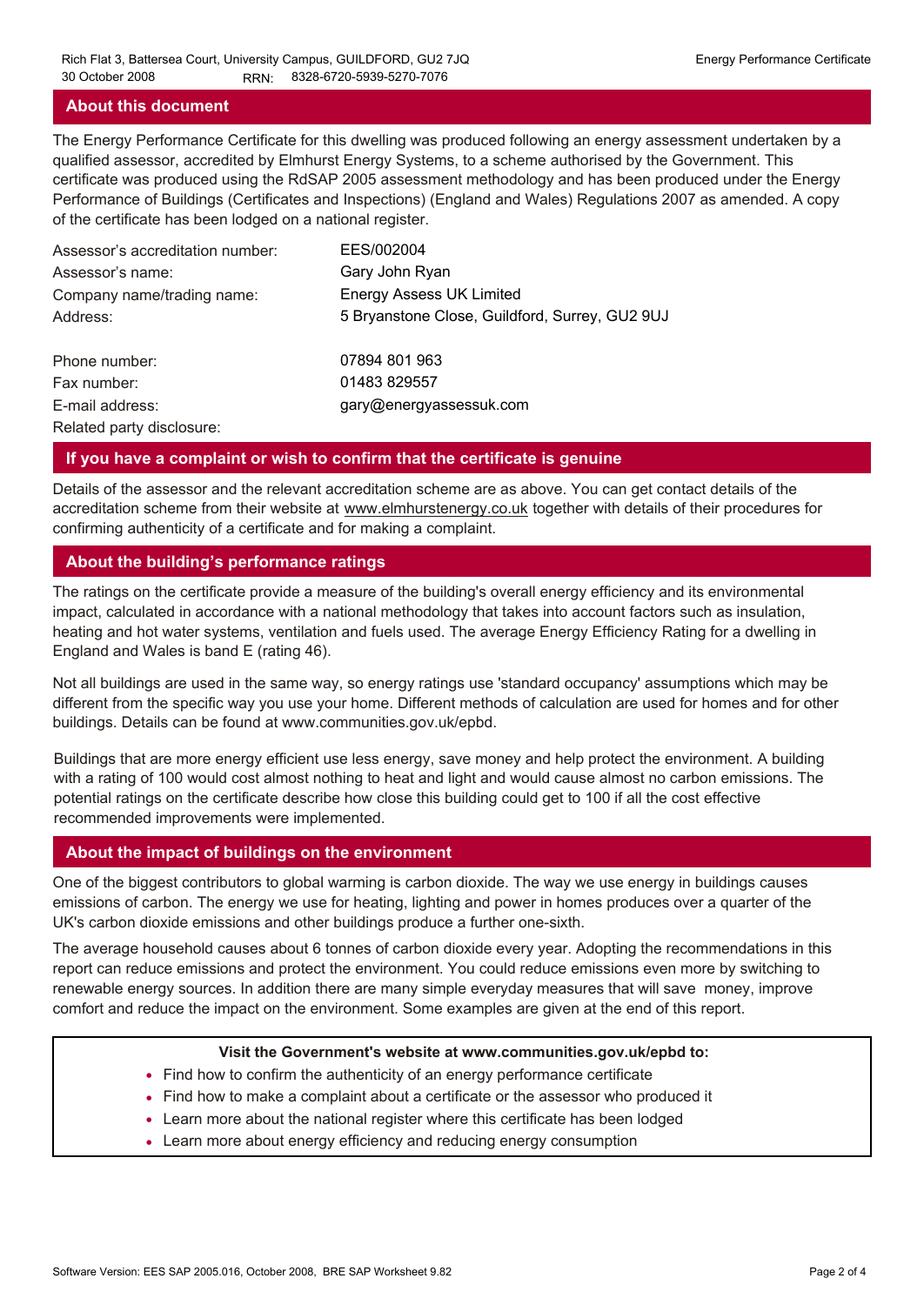# Recommended measures to improve this home's energy performance

Rich Flat 3, Battersea Court, University Campus, GUILDFORD, GU2 7JQ Date of certificate:

Reference number: 8328-6720-5939-5270-7076 30 October 2008

## **Summary of this home's energy performance related features**

The following is an assessment of the key individual elements that have an impact on this home's performance rating. Each element is assessed against the following scale: Very poor / Poor / Average / Good / Very good.

| <b>Elements</b>                           | Description                                                        | Current performance      |                 |
|-------------------------------------------|--------------------------------------------------------------------|--------------------------|-----------------|
|                                           |                                                                    | <b>Energy Efficiency</b> | Environmental   |
| Walls                                     | Cavity wall, filled cavity                                         | Good                     | Good            |
| Roof                                      | (another dwelling above)                                           |                          |                 |
| Floor                                     | Solid, no insulation (assumed)                                     |                          |                 |
| Windows                                   | Fully double glazed                                                | Average                  | Average         |
| Main heating                              | Community scheme                                                   | Good                     | Good            |
| Main heating controls                     | Flat rate charging, no thermostatic control of room<br>temperature | Very poor                | Very poor       |
| Secondary heating                         | None                                                               |                          |                 |
| Hot water                                 | From main system                                                   | Very good                | Very good       |
| Lighting                                  | Low energy lighting in all fixed outlets                           | Very good                | Very good       |
| C 77<br>Current energy efficiency rating  |                                                                    |                          |                 |
| Current environmental impact (CO2) rating |                                                                    |                          | C <sub>72</sub> |

## **Low and zero carbon energy sources**

None

## **Recommendations**

None

## **Further measures to achieve even higher standards**

None